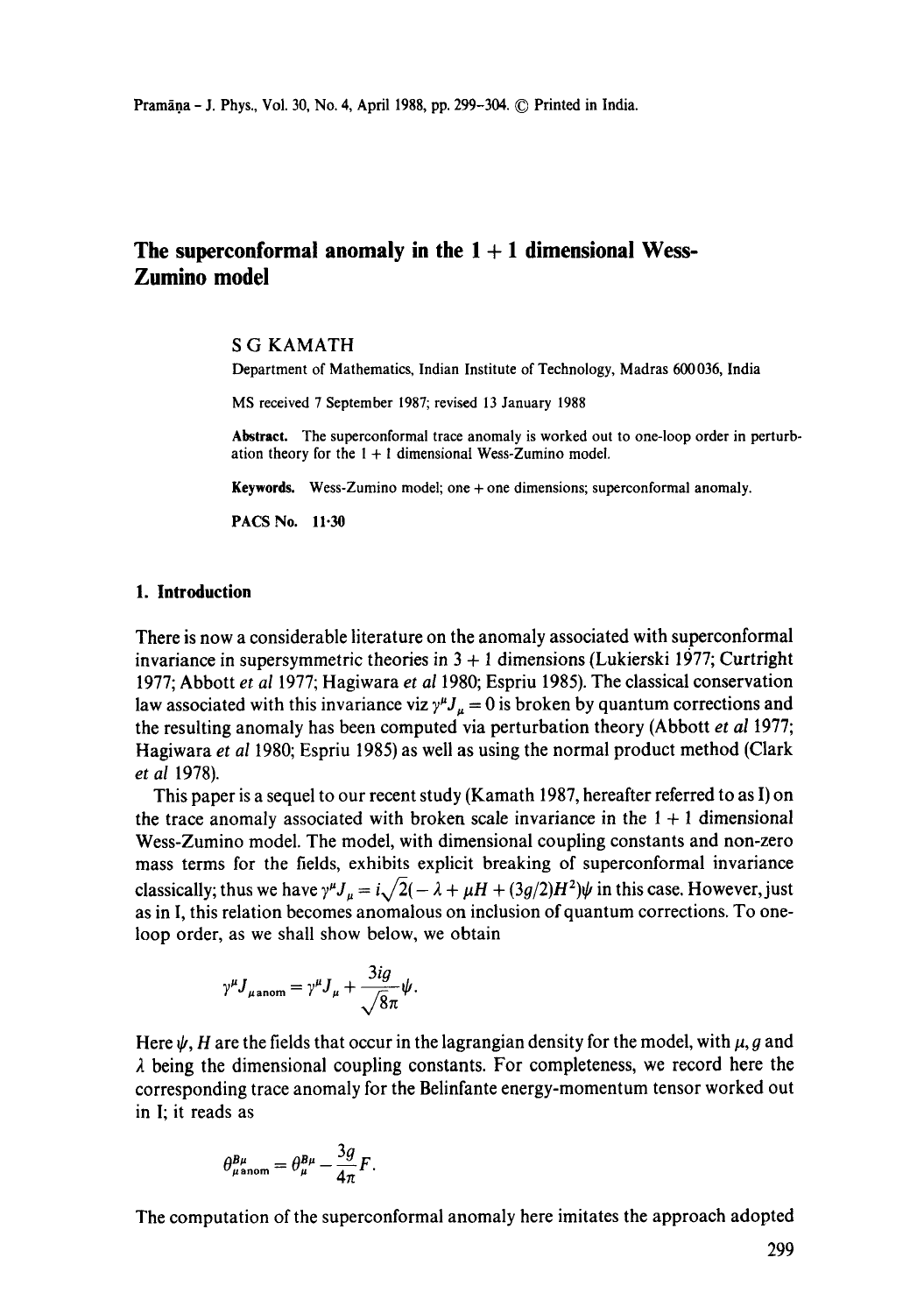for the trace anomaly in I. Thus, with the method of Coleman and Jackiw (1971) we first set up the superconformal trace identity in  $\S 2$ . The anomaly is then obtained diagrammatically to one-loop order using the method of dimensional regularization in  $\S$  3. As will be seen in  $\S$  2 there are a large number of diagrams that do not contribute to the anomaly because of cancellations in pairs either due to supersymmetry or because the *HH* loop is removed by a corresponding contribution from the F counterterm. These results were also noted in I.

## **2. The superconformal trace identity**

The lagrangian density for the Wess-Zumino model is given by (Browne 1975)

$$
2L = -(\partial_{\mu}A)^{2} - \bar{\psi}i\partial\psi - F^{2} + \rho F + 3g(A^{2}F - \bar{\psi}\psi A). \tag{1}
$$

The classical potential  $2V(A, F) = -F^2 + \rho F + 3gA^2F$  has a critical point at  $F = 0$ ,  $3gA^2 = -\rho$  at which  $V = 0$ . The other critical point viz  $F = \frac{1}{2}\rho$ ,  $A = 0$  at which  $4V = \rho^2$ , corresponds to the case where supersymmetry is broken spontaneously and is ignored here. Replacing A in (1) by  $A_0 + H$ , with  $3gA_0^2 = -\rho$ , we rewrite with  $\mu = 3gA_0$ ,

$$
2L = -(\partial_{\mu}H)^{2} - \bar{\psi}(i\partial + \mu)\psi - F^{2} + 2\mu HF + 3g(H^{2}F - \bar{\psi}\psi H) - \lambda F, \qquad (2)
$$

where we have now included the infinite counterterm  $\lambda F$  in L. The latter as shown by Browne (1975) is necessary to ensure that  $\langle F(x) \rangle_0 = 0$ , and is given to one-loop order by  $2\lambda = -3giD_H(0)$ . From (2) the relevant propagators are easily worked as follows<sup>\*</sup>:

$$
iD_H(p) = i(-p^2 + \mu^2)^{-1}, \quad iS_{\psi}(p) = -i(p^2 + \mu)^{-1},
$$
  
\n
$$
iD_{HF}(p) = \mu iD_H(p), \quad iD_{FF}(p) = p^2 iD_H(p).
$$
\n(3)

It is now easy to show that (2) is invariant under the supersymmetry transformations  $\sqrt{2\delta H} = \bar{\epsilon}\psi$ ,  $\sqrt{2\delta\psi} = (\epsilon F - i\partial H \epsilon)$ , and  $\sqrt{2\delta F} = -i\bar{\epsilon}\partial\psi$ . The conserved current is easily worked out as

$$
\sqrt{2}J^{\mu} = i\left(-\lambda + \mu H + \frac{3g}{2}H^2\right)\gamma^{\mu}\psi - \partial H\gamma^{\mu}\psi.
$$
 (4)

Following the method of Coleman and Jackiw (1971) the supersymmetry Ward identity can be worked out as

$$
\partial^{\mu} \Gamma_{\mu}(y; x_1, x_2) = -i \sum_{r=1}^{2} \delta(y - x_r) \delta^{(r)} G(x_1, x_2), \tag{5}
$$

with

$$
\Gamma_{\mu} = \langle 0 | T^* (J_{\mu}(y) H(x_1) \psi(x_2)) | 0 \rangle_c
$$
  
\n
$$
\delta^{(1)} G = \langle 0 | T^* (\delta H(x_1) \overline{\psi}(x_2)) | 0 \rangle_c,
$$
  
\n
$$
\delta^{(2)} G = \langle 0 | T^* (H(x_1) \delta \overline{\psi}(x_2)) | 0 \rangle_c.
$$
\n(6)

<sup>\*</sup>Our conventions are:  $g^{00} = -g^{11} = 1$ ,  $\gamma_0^* = \gamma_0$ ,  $\gamma_1^* = -\gamma_1$ ,  $\varepsilon^{01} = -\varepsilon^{10} = 1$ ,  $\gamma_5 \gamma^{\mu} = i\varepsilon^{\mu\nu}\gamma_{\nu}$ . Also  $\int_{\mathfrak{p}}$  and  $\int_{\mathfrak{p}}$ denote  $\int (2\pi)^{-2} d^2p$  and  $\int d^2x$  respectively.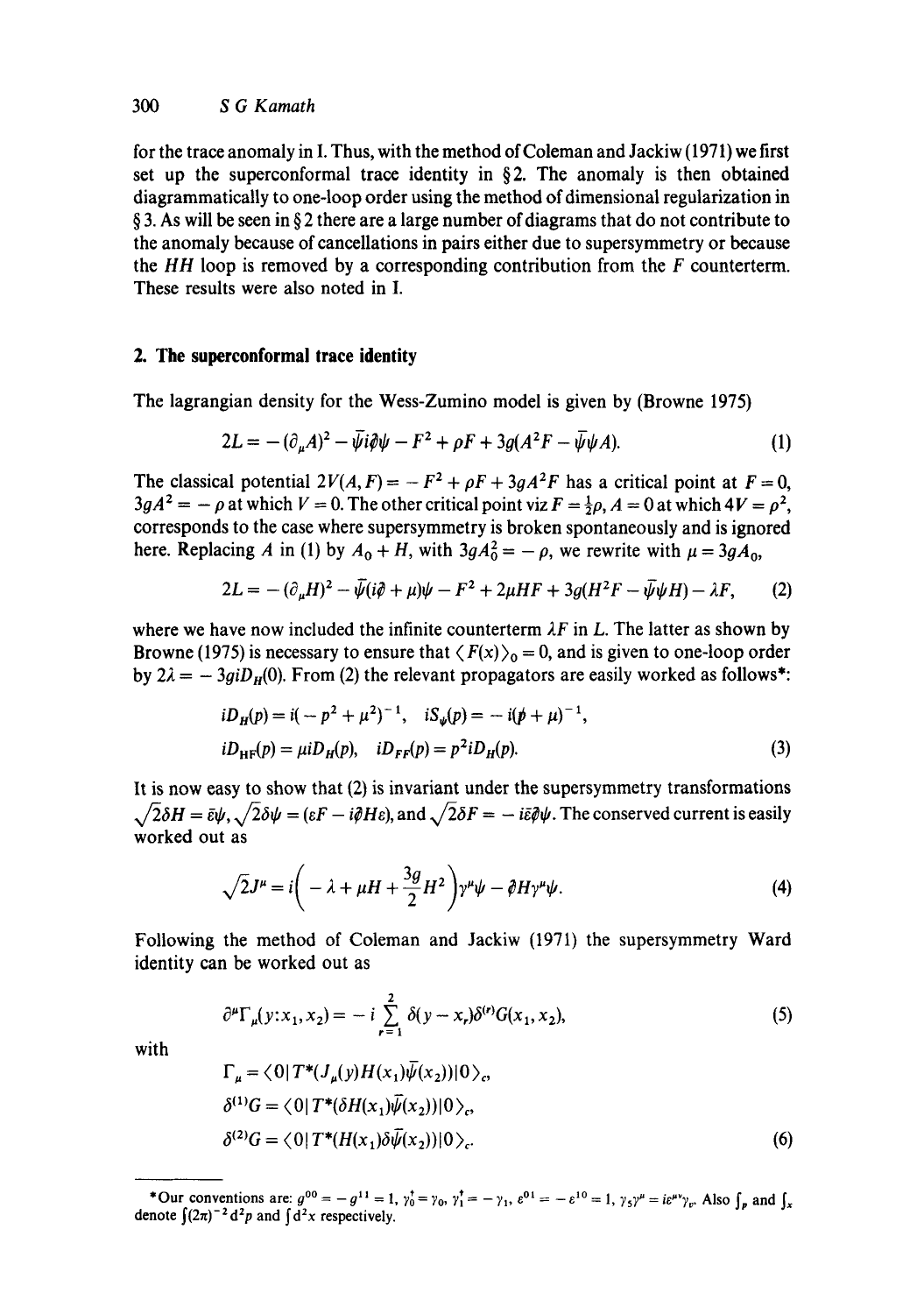Under superconformal transformations, for which  $\sqrt{2}\delta H = -i\bar{\varepsilon}x \cdot \gamma \psi$ ,  $\sqrt{2}\delta \psi =$  $\partial Hx \cdot y \varepsilon + ix \cdot yF \varepsilon$  and  $\sqrt{2}\delta F = -\bar{\varepsilon}x \cdot y \partial \psi$ , the superconformal current is easily shown to be  $\tilde{J}^{\mu} = -ix \cdot \gamma J^{\mu}$ . It obeys the divergence equation

$$
\Delta \equiv \partial^{\mu} \tilde{J}_{\mu} = \sqrt{2} \left( -\lambda + \mu H + \frac{3g}{2} H^{2} \right) \psi.
$$
 (7)

Following Coleman and Jackiw (1971) the analog of (5) for the superconformal transformations can now be shown as

$$
\partial^{\mu} \tilde{\Gamma}_{\mu}(y; x_1, x_2) = \Delta(y; x_1, x_2) - i \sum_{r=1}^{2} \delta(y - x_r) \delta^{(r)} G(x_1, x_2)
$$
 (8)

with the various Green's functions resembling (6), but with appropriate replacements to cover the superconformal transformation and  $\Delta(y:x_1,x_2)$  $\langle 0|T^*(\Delta(y)H(x_1)\overline{\psi}(x_2))|0\rangle_c$ .

With the relation  $\tilde{J}^{\mu} = -ix \cdot \gamma J^{\mu}$ , it is simple to recast (8) as

$$
\gamma^{\mu} \Gamma_{\mu}(y; x_1, x_2) = i \Delta(y; x_1, x_2),\tag{9}
$$

which is just the superconformal trace identity. In  $\S 3$  we verify that (9) is false to oneloop order and thus obtain the superconformal anomaly, using the method of dimensional regularization.

## **3. The supereonformal anomaly**

Some of the connected one-loop diagrams that are relevant for a verification of the trace identity (9) are shown in figure 1. To obtain the superconformal anomaly, however, it is enough to consider only the logarithmically divergent diagrams. It is easy to substantiate this using figure la itself, which incidentally, is the only source of the anomaly at the one-loop level. Using (4) we first write the contribution of figure 1a to



Figure 1. a. The one-loop contribution to the superconformal anomaly; b. One-loop diagrams that preserve the superconformal trace identity; e. An example of a pair of diagrams that cancel each other by supersymmetry.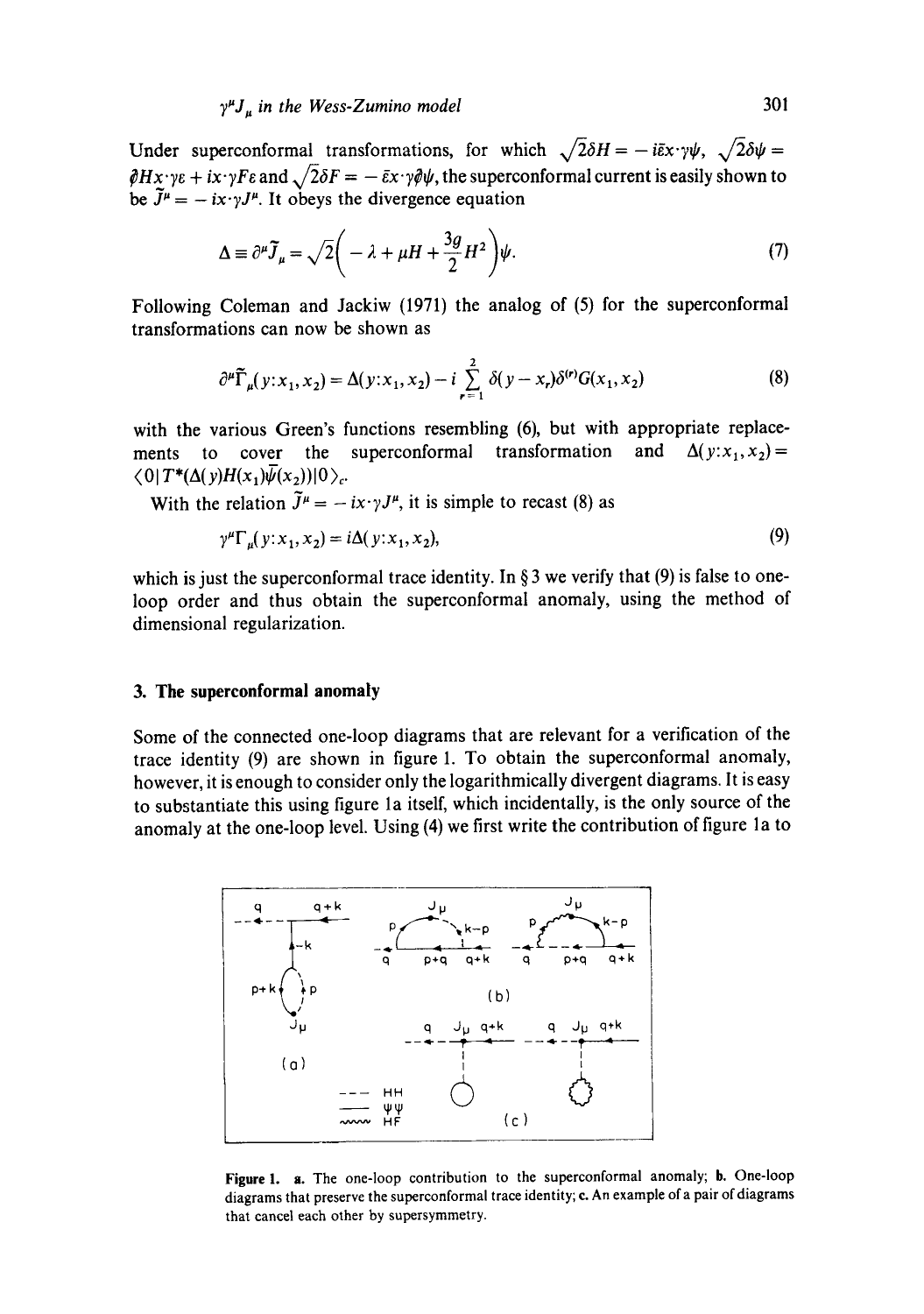302 *S G Kamath* 

the following matrix element to  $O(q^2)$  as

$$
\int_{xy} \exp( i q \cdot x + i k \cdot y ) \langle 0 | T^* (J_\mu(y) H(x) \overline{\psi}(0)) | 0 \rangle_c
$$
  
=  $i D_H(q) (I_\mu^{(1)} + I_\mu^{(2)}) i S_\psi(q+k)$  (10)

with  $I_{\mu}^{(1)}$  arising from the first term in (4), and given by the finite momentum integral

$$
\sqrt{2}I_{\mu}^{(1)} = (3ig/2)^2 4i\mu \int_{p} iD_{H}(p)\gamma_{\mu} iS_{\psi}(p+k)iS_{\psi}(-k). \tag{11}
$$

 $I_n^{(2)}$ , on the other hand, is due to the second term in (4) and is given by

$$
\sqrt{2}I_{\mu}^{(2)} = -(3ig/2)^2 4 \int_{p} i\dot{p}iD_{H}(p)\gamma_{\mu}iS_{\psi}(p+k)iS_{\psi}(-k). \tag{12}
$$

Clearly  $I_{\mu}^{(2)}$  is logarithmically divergent and therefore  $\gamma^{\mu}I_{\mu}^{(2)}$  cannot be equated to zero—as one would have done naively, using the relation  $\gamma^{\mu}\gamma^{\nu}\gamma_{\mu}=0$  in 2 dimensions prior to the momentum integration. Put differently, one cannot exchange  $\gamma^{\mu}$  with the momentum integration in (12). This is of course possible in (11) and would lead to

$$
\sqrt{2}\gamma^{\mu}I_{\mu}^{(1)} = 8i\mu(3ig/2)^{2} \int_{p} iD_{H}(p)iS_{\psi}(p+k)iS_{\psi}(-k). \tag{13}
$$

It is easy to check that this is just the result that one would obtain when the  $\sqrt{2}\mu H\psi$ term in (7) is inserted in place of  $J^{\mu}$  in the loop in figure 1a. Put simply, the  $\mu H\gamma^{\mu}\psi$  term in (4) obeys the superconformal trace identity. As we shall argue later on, the remaining entries in the first term in (4) also respect the superconformal trace identity. It is therefore easy to infer that the second term in (4) will lead to the anomaly, if any, which we shall now obtain. We shall subsequently comment on the uniqueness of figure la, at the one-loop level, as a source of the superconformal anomaly.

Using the method of dimensional regularization, the momentum integral in (12) can be reworked as

$$
4\pi I_{\mu} = \int_0^1 x\psi \rho \gamma_{\mu}(\mu - k(1-x)) dx + \frac{1}{2} \gamma^{\nu} \gamma_{\mu} \gamma_{\nu} \Gamma(1 - n/2) \int_0^1 \rho^{n/2 - 1} dx \qquad (14)
$$

with  $\rho^{-1} = k^2x(1-x) - \mu^2$ . Clearly, the first integral in (14) yields zero on calculating  $\gamma^{\mu}I_{\mu}$ ; ignoring the log  $\rho$  term in the second integral over x, which will also yield zero, it being finite, we rewrite

$$
8\pi I_{\mu} = \gamma^{\nu} \gamma_{\mu} \gamma_{\nu} \Gamma(1 - n/2) = 2(1 - n/2) \gamma_{\mu} \Gamma(1 - n/2) = 2 \gamma_{\mu}
$$
 (15)

in 2 dimensions. In obtaining this result we have used the relation  $\gamma^{\nu} \gamma_{\mu} \gamma_{\nu} = 2 \gamma_{\mu} (1 - n/2)$ in n dimensions. Clearly therefore (15) leads via (12) to the superconformal anomaly denoted by

$$
\pi A = \pi \gamma^{\mu} I_{\mu}^{(2)} = (3g/2)^2 \sqrt{2iS_{\psi}(-k)}.
$$
\n(16)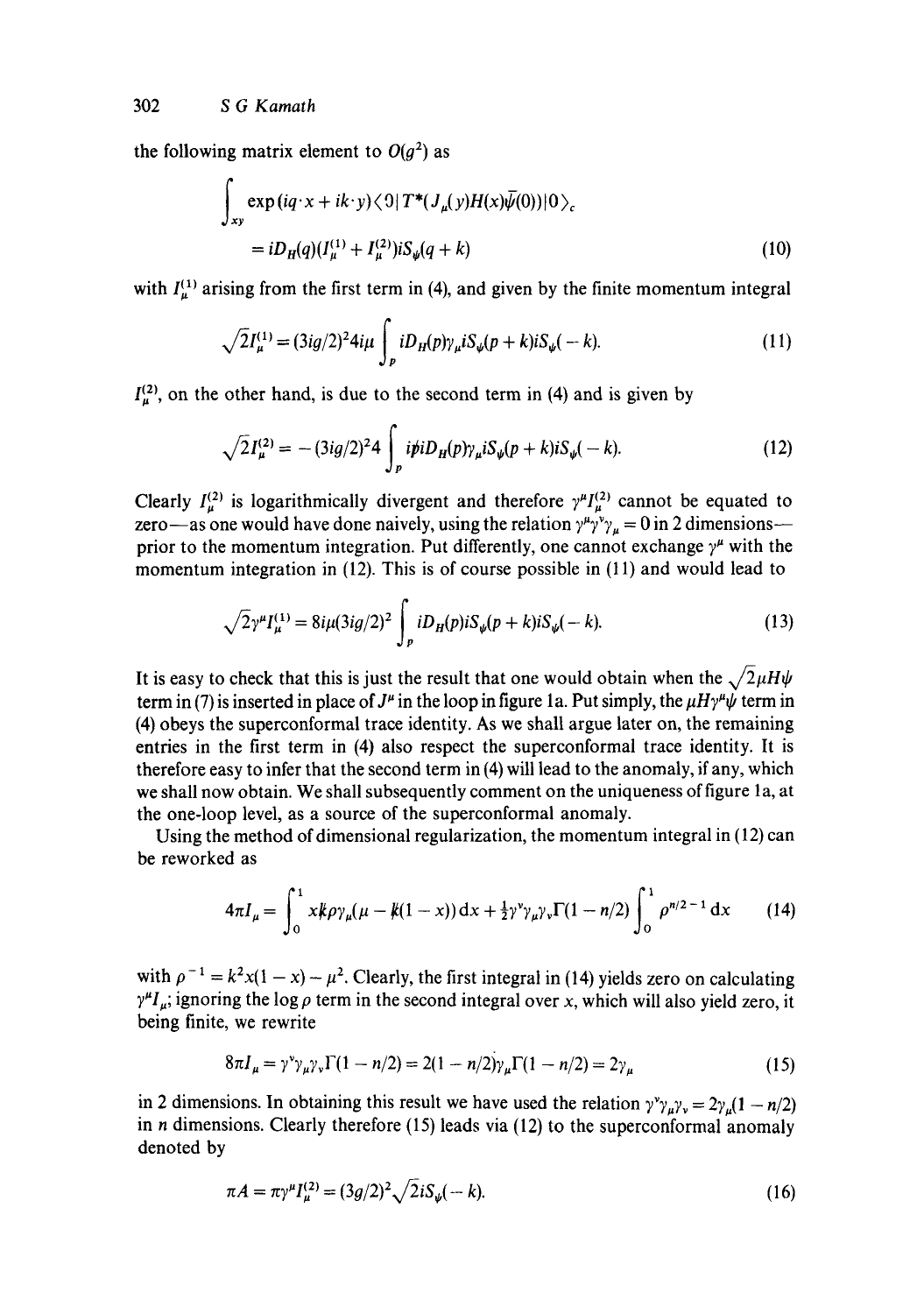This is just the  $O(g^2)$  contribution of the matrix element

$$
\int_{xy} \exp(iq \cdot x + ik \cdot y) \left\langle 0 \left| T \left( \frac{3ig}{\pi \sqrt{8}} \psi(y) H(x) \bar{\psi}(0) \right) \right| 0 \right\rangle_c \tag{17}
$$

thus suggesting that as an operator the anomaly is just  $\sqrt{8\pi A} = 3ig\psi$ . The arguments offered above for figure 1a, particularly in respect of the non-anomalous contributions given by (11), can be repeated for figure lb for example. The integration over the loop momentum leads to a finite result and so the relations  $\gamma^{\mu} \gamma_{\nu} \gamma_{\mu} = 0$ ,  $\gamma^{\mu} \gamma_{\mu} = 2$  in  $1 + 1$ dimensions are readily applicable. Thus, those diagrams do not contribute to the anomaly. The same argument applies to diagrams which resemble figure 1b, but which have two instead of three internal lines in the loop; they arise from the  $O(g)$  term in (4). Besides the aforementioned diagrams there are a few diagrams (see figure lc, for an example) which cancel each other because of supersymmetry, whereby HF loops cancel the fermion loops. To reassure the reader, we give below the matrix elements in momentum space of figure lc.

Fermion loop:

$$
2\alpha i D_{H}(q)i D_{H}(0)\gamma_{\mu} i S_{\psi}(q+k) Tr i S_{\psi}(0).
$$

Bose loop:

$$
2\alpha i D_H(q) 2i D_H(0) \gamma_\mu i S_\psi(q+k) i D_{HF}(0).
$$
\n(18)

Here  $\sqrt{2}\alpha = (3ig/2)^2$ , *iD<sub>H</sub>*(0) and *iD<sub>HF</sub>*(0) are boson propagators with zero momenta, while  $Tr iS_{\psi}(0)$  and  $iD_{HF}(0)$  refer to the self-contracted fermion and boson propagators in position space. From (3), we obtain

$$
Tr iS_{\psi}(0) = \int_{p} Tr iS_{\psi}(p) = -2 \int_{p} iD_{HF}(p); \quad iD_{HF}(0) = \int_{p} iD_{HF}(p). \tag{19}
$$

Using (19), we see that the sum of the boson and fermion loop contributions displayed in (18) is zero. Finally the effect of the  $\lambda \gamma^{\mu} \psi$  term in (4) which arises from the F counterterm in the lagrangian (2) is cancelled by corresponding diagrams involving *HH* loops.

As an example, we give below a pair of matrix elements which resemble those given in (18):

*HH* loop:

$$
2\alpha i D_H(q)i D_{\text{HF}}(0) \gamma_\mu i S_\psi(q+k) i D_H(0)
$$

F counterterm:

$$
2i\beta iD_H(q)iD_{HF}(0)\gamma_\mu iS_\psi(q+k)
$$
\n(20)

with  $2\sqrt{2\beta} = 3ig\lambda$ . Using the relation  $2\lambda = -3giD_H(0)$  in (20) we see that the *HH* loop contribution cancels with the  $F$  counterterm.

From these arguments, one concludes that the anomaly arises solely from figure la,